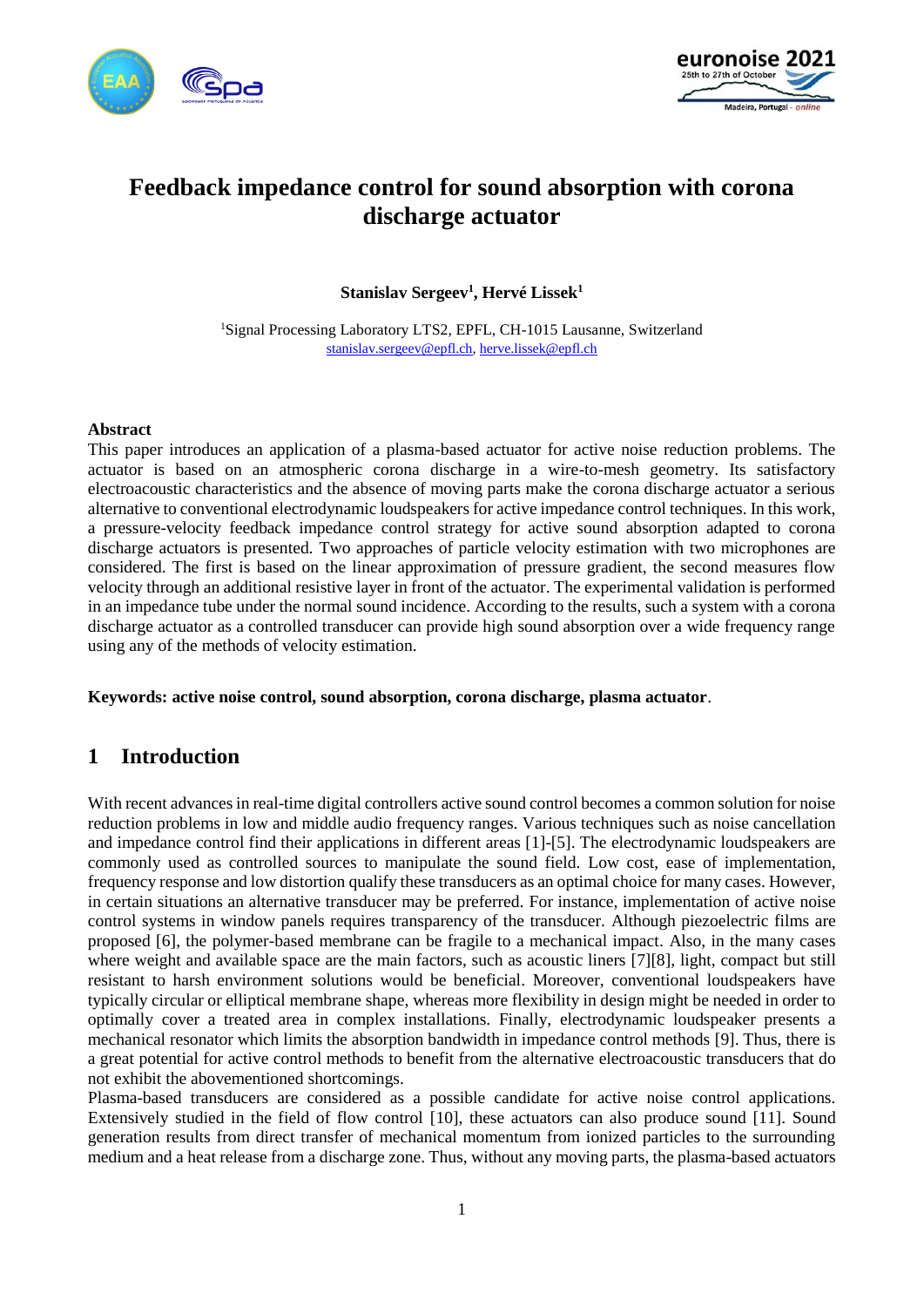

are simple in design and lightweight, have short response time to the input signal. In the previous work [\[12\],](#page-7-8) the authors studied the transducer operating on the principle of the atmospheric corona discharge (CD). The analysis of basic acoustic characteristics such as frequency response, directivity, and harmonic distortion brought to the conclusion that the CD actuator is potentially suitable for active noise control. The follow-up work presented the implementation of the so-called "hybrid absorption method" with the use of CD actuators [\[13\].](#page-8-0) Although high and broadband absorption was achieved under normal incidence, the FxLMS based methods need the measurement of reference noise, which is not always available. Moreover, in this control strategy, the fixed resistance of a passive porous layer determines the target acoustic impedance. Thus, any change in impedance for optimal absorption, e.g. grazing sound incidence, requires a change of material, which is impractical. In this study, we design a feedback impedance control method, which relies on direct measurements of acoustic pressure and velocity. The target impedance for optimal absorption can be changed numerically without any intervention into the hardware. Two approaches of estimating velocity are considered. Finally, the system is implemented experimentally and the sound absorption performance is evaluated in the impedance tube.

### **2 Control methods**

The knowledge of an analytical model of the actuator helps reduce the number of used sensors and consequently the cost of implementation of noise control system [\[9\].](#page-7-5) However, electroacoustic dynamics of the corona discharge depends on a number of medium properties such as humidity and ion mobility, which can vary during operation, making the development of actuator model and its implementation to real-time control an arduous task. Thus, pressure-velocity feedback method can be applied to control acoustic impedance in front of the CD actuator.

The absence of any moving part in the actuator poses some constraints on how the particle velocity can be estimated, as a laser velocimeter or accelerometer cannot be used. In this study the particle velocity is estimated with two different methods illustrated in [Figure 1](#page-2-0) and [Figure 2](#page-2-1) using a pair of microphones. Their relative performance is compared in the impedance tube in the next section. Since there are no acoustic sources between two microphones in [Figure 1,](#page-2-0) velocity can be measured using one dimensional Euler equation. If the pressure gradient is approximated by a simple difference  $(p_1 - p_2)/l$ , the estimated velocity between the microphones can be written in frequency domain as:

$$
v_{est} = \frac{p_1 - p_2}{\rho l s},\tag{1}
$$

where  $s = j\omega$  is a Laplace variable, *l* is the separation between two microphones,  $\rho$  is the air density. The accuracy of velocity estimation depends on the ratio of the sound wavelength to distance between microphones: should be fairly small compared to wavelength. However, if the wavelength is too large, the parasitic noise in the sensors can be greater than the actual pressure difference at positions  $p_1$  and  $p_2$ . Thus, a compromise in a desired frequency range of operation should be found. The pressure measurement  $p_2$  with desired acoustic impedance  $Z_{tg}$  (target impedance) defines the target velocity  $v_{tg} = p_2/Z_{tg}$  that is needed in order to achieve  $Z_{tg}$  in front of the actuator. The difference between  $v_{tg}$  and  $v_{est}$  yields the error signal which should be minimized. The error is amplified by a dimensional gain  $G$  and forms a voltage  $u$  that applies to the actuator. Higher the gain, closer the achieved impedance should be to  $Z_{ta}$ . However in practice, there is always a limit above which the system becomes unstable. Rectangular blocks represent continuous-time transfer functions which should be discretised and implemented on a hardware. The transfer function  $1/Z_{ta}$  is stable and proper. Within these requirements various complex frequency-dependent target impedances can be implemented.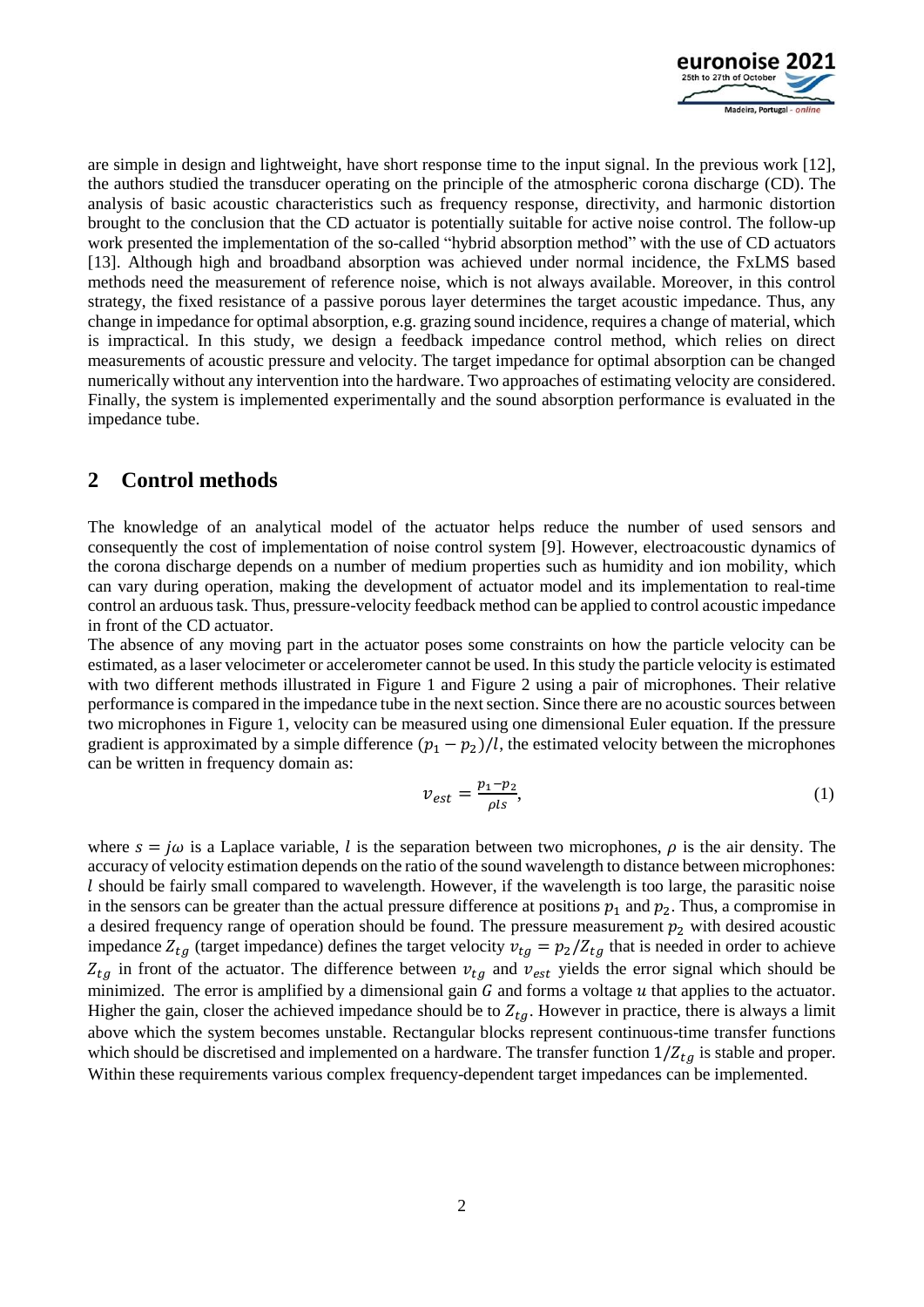



<span id="page-2-0"></span>Figure 1. Scheme 1: pressure-velocity feedback impedance control schematic 1 for corona discharge actuator. Velocity is estimated with two microphones separated by 30 mm.

[Figure 2](#page-2-1) illustrates the control scheme similar to one mentioned above but with different approach to estimate particle velocity in front of the actuator. A thin porous layer, e.g. a wire mesh, with known flow resistance  $R$ is placed between the microphones. At low frequencies the particle velocity through a porous layer is controlled by its resistanc[e \[14\].](#page-8-1) Therefore, the estimation for acoustic velocity reads:



$$
v_{est} = \frac{p_1 - p_2}{R}.\tag{2}
$$

<span id="page-2-1"></span>Figure 2. Scheme 2: pressure-velocity feedback impedance control schematic 2 for corona discharge actuator. Velocity is estimated with two microphones separated by a wire mesh with resistance of  $0.3\rho c$ .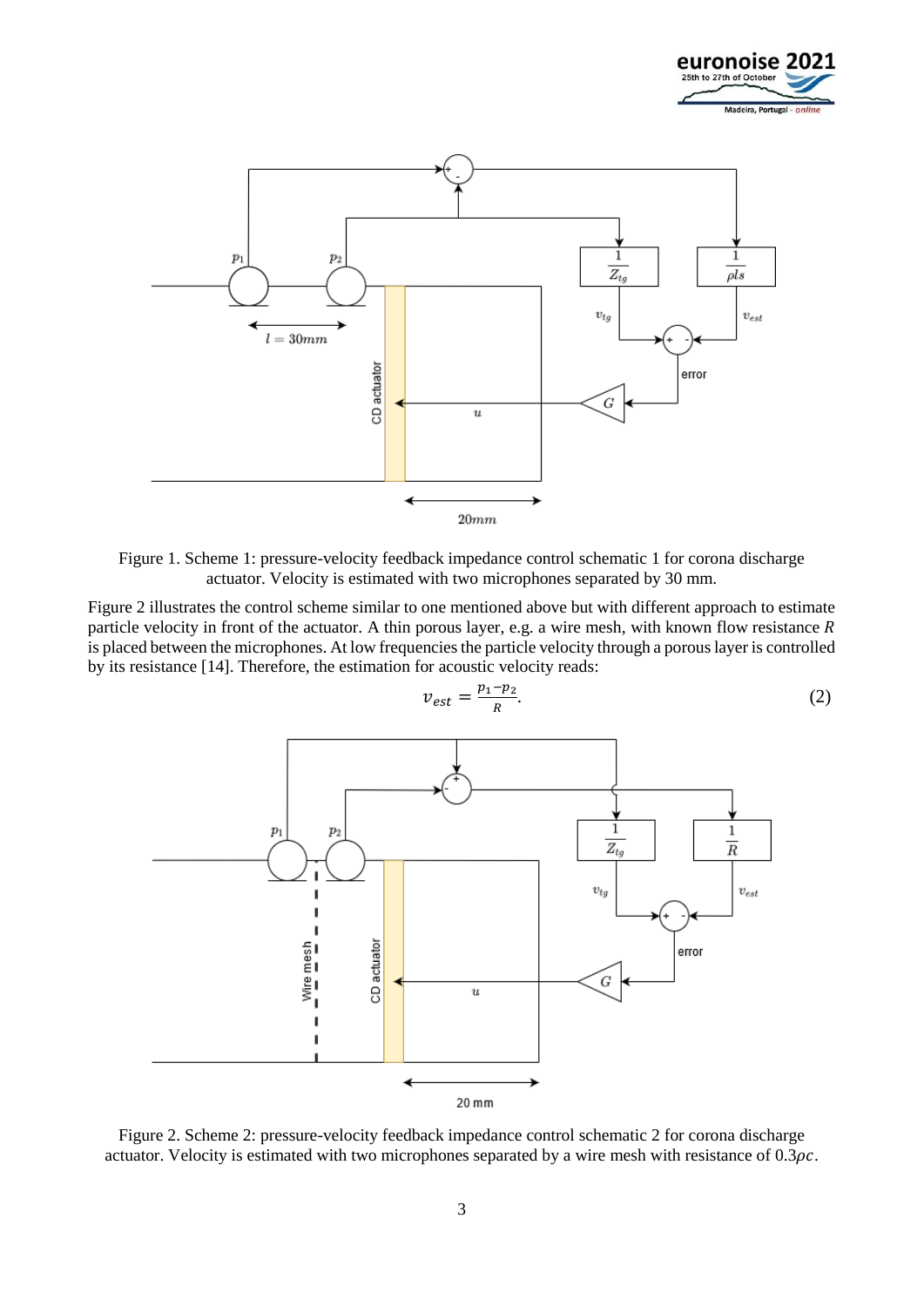

At high frequencies inertial forces become non-negligible reducing the accuracy of equation (2). In [Figure 2](#page-2-1) the target velocity is calculated with the use of microphone  $p_1$  since the total impedance presented by an active absorber is the one on the front face of the wiremesh.

Target acoustic impedance can be changed digitally in the controller that allows adjusting the system to optimal absorption in various configurations. Moreover, since it is possible to set a complex frequency-dependent impedance, this method is advantageous compared to the hybrid absorption method under grazing incidence [\[8\]](#page-7-4)[\[13\].](#page-8-0)

## **3 Implementation and achieved absorption**

This section presents an overview of corona discharge actuator used in the laboratory measurements, experimental setup and achieved performance of impedance control with two methods of velocity estimation.

#### **3.1 Corona discharge actuator**

The corona discharge actuator prototype is built in a wire-to-mesh geometry [\(Figure 3\)](#page-3-0). The frame with 50x50  $mm<sup>2</sup>$  hollow area is manufactured on a 3D printer from PLA plastic. The high voltage electrode is made from a single 0.1 mm in diameter nichrome wire which passes five times the internal area. All parts of high voltage wire are parallel and separated by 10 mm forming a plane. The grounded electrode is made from a stainless steel perforated plate which is fixed parallel to high voltage electrode plane at the distance of 6 mm. Due to the coarse perforation, the plate presents negligible acoustic resistance and thus is almost transparent to sound. In this configuration a stable positive corona discharge can be formed, at atmospheric conditions, within the voltage range ~6-10 kV with interelectrode current up to 1 mA. When a constant positive voltage is applied to the high voltage electrode, positive ions are generated close to it and drift towards the grounded plate. In the interelectrode volume ions elastically interact with the neutral air particles transferring mechanical momentum and consequently creating the air flow. Part of total energy locally releases in the form of heat. If the constant voltage is superimposed with alternating one, the modulation of airflow and heat release finally creates a sound wave. For more details, refer to [\[12\].](#page-7-8)



Figure 3. Photo of corona discharge actuator in a wire-to-mesh geometry used in this study.

#### <span id="page-3-0"></span>**3.2 Experimental setup**

To evaluate the absorption performance of the impedance control methods with CD actuator, the measurements under normal sound incidence are performed in the impedance tube. The length of the tube is 1.1 m, cross section is 50x50 mm<sup>2</sup>. The actuator is backed by rectangular enclosure with 50x50 mm<sup>2</sup> cross section and 20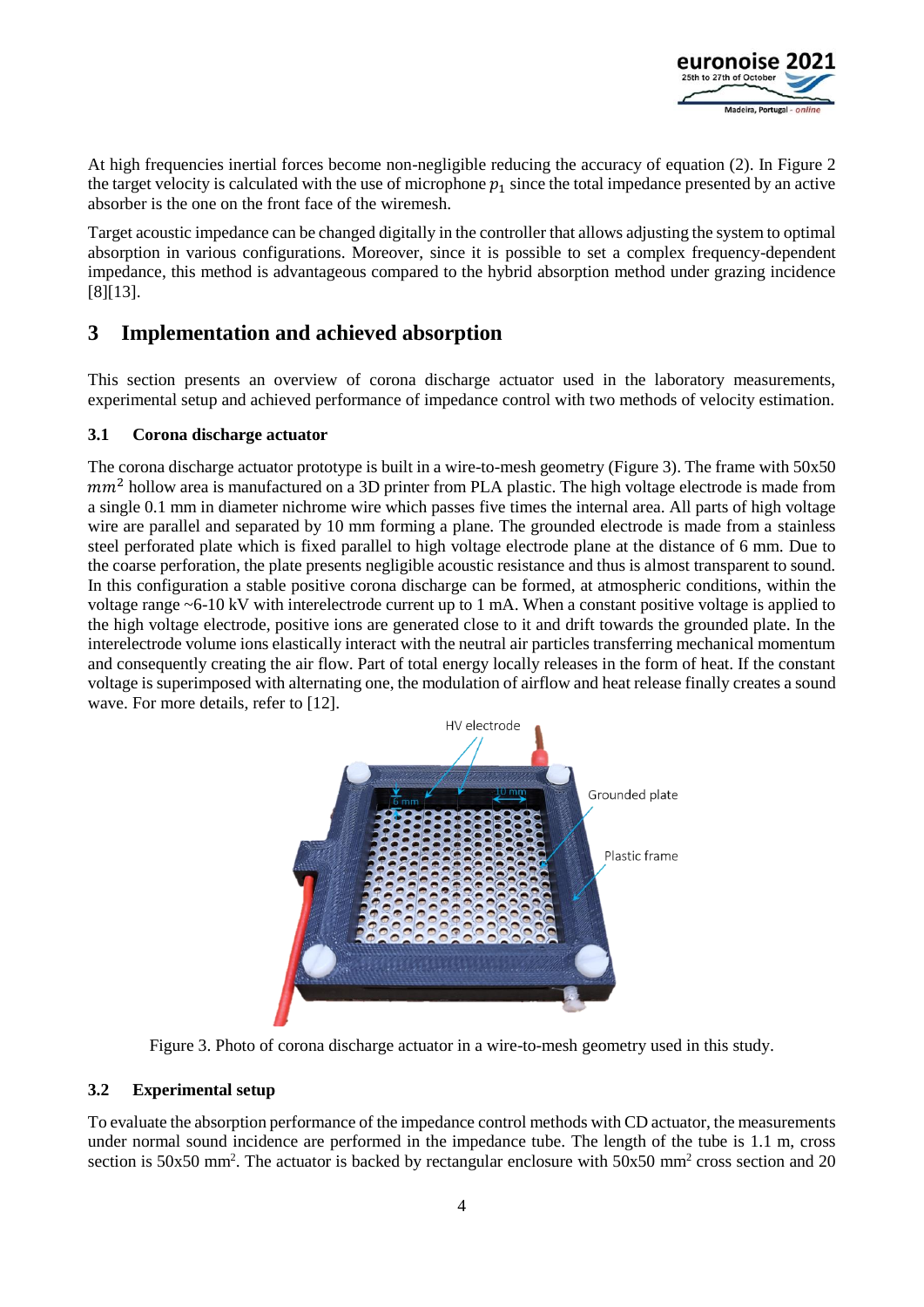

mm depth and fixed at one termination of the impedance tube. A 10 mm-thick layer of melamine foam is fixed at the enclosure termination in order to increase control stability (due to sound reflections on the back wall). Such dimensions allow to study absorption qualities under normal plane wave incidence at frequencies below 3 kHz. The termination at the left is closed by a loudspeaker used to generate bidirectional sinusoidal sweep. Microphones  $M_1$  and  $M_2$  placed 50 mm apart assess acoustic impedance and absorption coefficient of CDbased active absorber according to ISO-10534-2 standar[d \[15\].](#page-8-2) Signals from these microphones are processed with Brüel&Kjaer Pulse frequency analyzer.

The hardware used to control the CD actuator is depicted at the right i[n Figure 4.](#page-4-0) A pair of PCB130D20 quarter inch microphones sense the pressure at positions  $p_1$  and  $p_2$ . The control schemes from [Figure 1](#page-2-0) and [Figure 2](#page-2-1) are implemented in real-time platform Speedgoat IO-334. The discretised loop runs at frequency 50 kHz. As the controller cannot generate high voltage, the following procedure is performed. The voltage calculated by controller to supply the actuator (in the range of kV) is reduced by a factor 1000 before the output. Controller is then connected to TREK 615–10 high voltage AC/DC amplifier  $(\pm 10 \text{ kV}, 10 \text{ mA})$  which amplifies the signal back by 1000 and supplies the actuator.

The performance of the active absorber is evaluated in the frequency range  $100 - 2000$  Hz so that the lower limit is higher than the cut off frequency of the control microphones (50 Hz) and the higher limit is sufficiently lower than the sampling rate of the controller. Therefore, to estimate velocity in scheme 1 the separation  $l = 30$ mm was chosen as a compromise to keep the sound absorbing system small and work in the considered frequency range. When  $v_{est}$  is measured according to scheme 2, the wire mesh with thickness of 0.3 mm and flow resistance  $R = 0.3 \rho c$  is installed,  $l = 9$  mm.



<span id="page-4-0"></span>Figure 4. The schematic of experimental setup. The impedance control system is depicted on the right. To implement scheme 1, wire mesh is removed,  $l = 30$  mm. To implement scheme 2, wiremesh is installed,  $l = 9$ mm. Not to scale.

#### **3.3 Achieved impedance and sound absorption**

Performance of plasma-based sound absorber is evaluated sequentially for two approaches of particle velocity estimation. The measurements are carried out in the same environmental conditions and levels of sound source excitation. The feedback gain  $G$  in both cases is set the highest before the control system becomes unstable. The target impedance is set to  $Z_{ta} = \rho c \approx 418 \text{ Pa} \cdot \text{s/m}$  in order to aim the maximal absorption in the impedance tube. [Figure 5](#page-5-0) represents the performance of the active system in terms of achieved impedance in comparison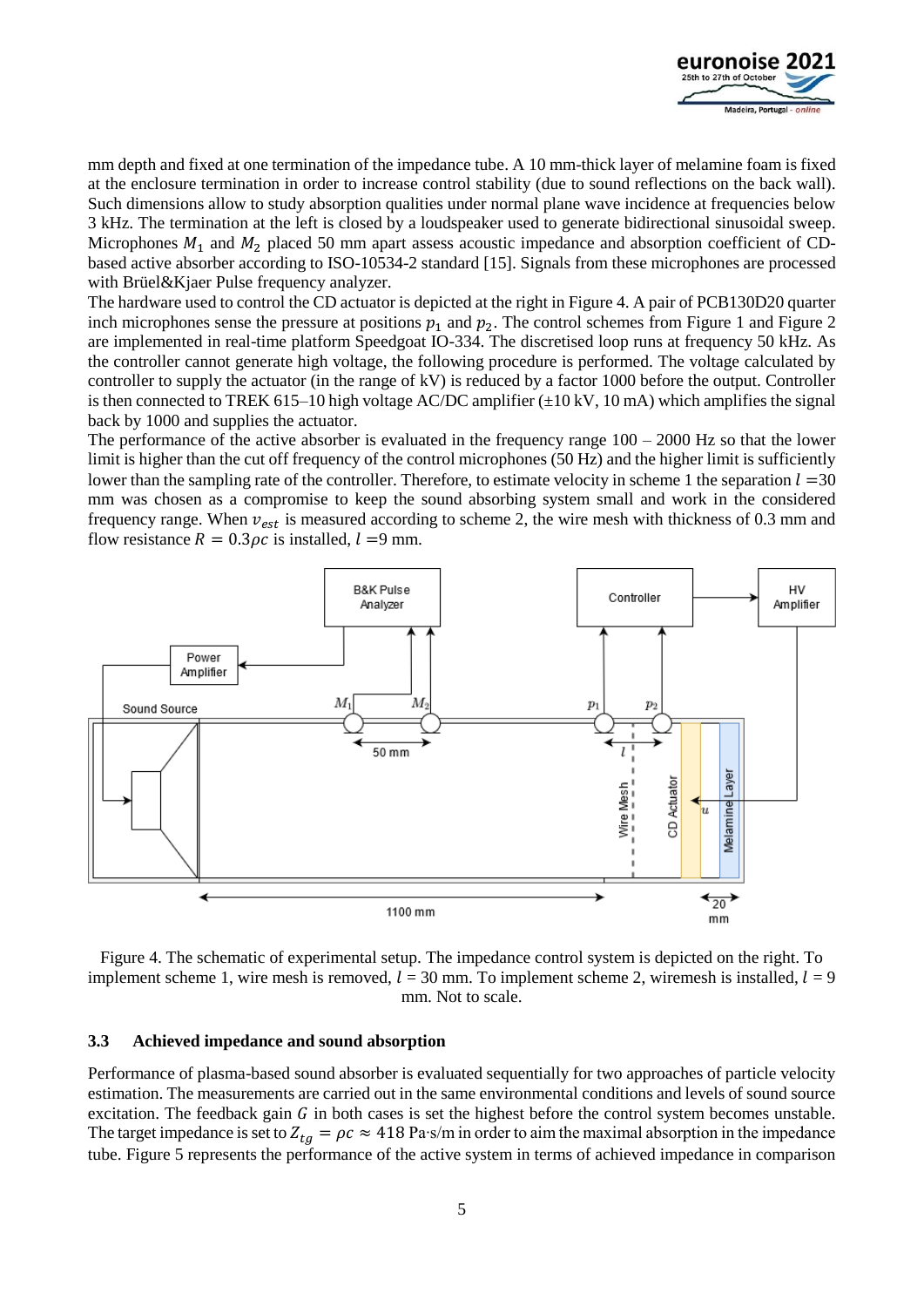

with passive operation. For scheme 1 the plane of impedance measurement is positioned in the middle between the two control microphones; for scheme 2 it is located at the front face of the wire mesh. When the actuator is not controlled (passive case), the low frequency behaviour in both scheme 1 and scheme 2 (dashed lines) is mostly governed by the stiffness of the actuator enclosure. It leads to high magnitudes and negative phase of measured impedance. At frequencies above 1000 Hz the trends are rather different for two installations since the impedance measurement is carried out at slightly different distances from the back wall, and additional resistive wire mesh is installed in scheme 2. When the control is on (solid lines in [Figure 5\)](#page-5-0), the impedance magnitude in both cases drops to values much closer to  $\rho c$ , than in passive operation. The phase of the impedance shifts closer towards zero, since target impedance is purely real. In the range from 1 kHz the actively achieved impedance tends closer to the passive values. This can mean that the control either loses its efficiency or the passive absorption increases towards high frequencies and strong control action is not needed anymore. In passive case for scheme 2 (dashed orange line) it is visible that the impedance magnitude and phase are relatively close to  $Z_{ta}$  towards 2000 Hz. Bottom line, the acoustic impedance is both active cases moves towards  $Z_{ta} = \rho c$  in the whole frequency range considered.



<span id="page-5-0"></span>Figure 5. Frequency responses of acoustic impedances measured for scheme 1 (blue lines) and scheme 2 (orange lines) in two cases: the actuator is supplied only with DC voltage (passive, dashed lines), and the actuator is controlled (active, solid lines). Magnitude is normalized by  $\rho c$ .

The analysis of acoustic impedance above is supported by the achieved sound absorption shown in [Figure 6.](#page-6-0) At low frequencies, the passive systems almost do not absorb sound. In scheme 1 all passive absorption is provided by a 10 mm melamine layer. Thus, it reaches only 50% at 2000 Hz. In scheme 2 additional resistive wire mesh transforms passive system to a quarter wavelength resonator with size of approximately 40 mm, which substantially increases absorption at higher frequencies. However, it does not reach perfect absorption as the mesh resistance is not matched to  $\rho c$ .

Both active schemes reach absorption values higher than 0.8 in the whole considered frequency range which proves the efficiency of the concept to use CD actuator as the controlled source. It can be seen, that sound absorption gradually decreases for scheme 1 (blue solid line in [Figure 6\)](#page-6-0) above 1000 Hz. Authors suggest that it can be the result of growing error in  $v_{est}$  as the sound wavelength decreases compared to microphone separation making linear approximation of pressure gradient less accurate. Absorption performance of active absorber in scheme 2 (orange solid line in [Figure 6\)](#page-6-0) also locally decreases till 500 Hz. Since the assumption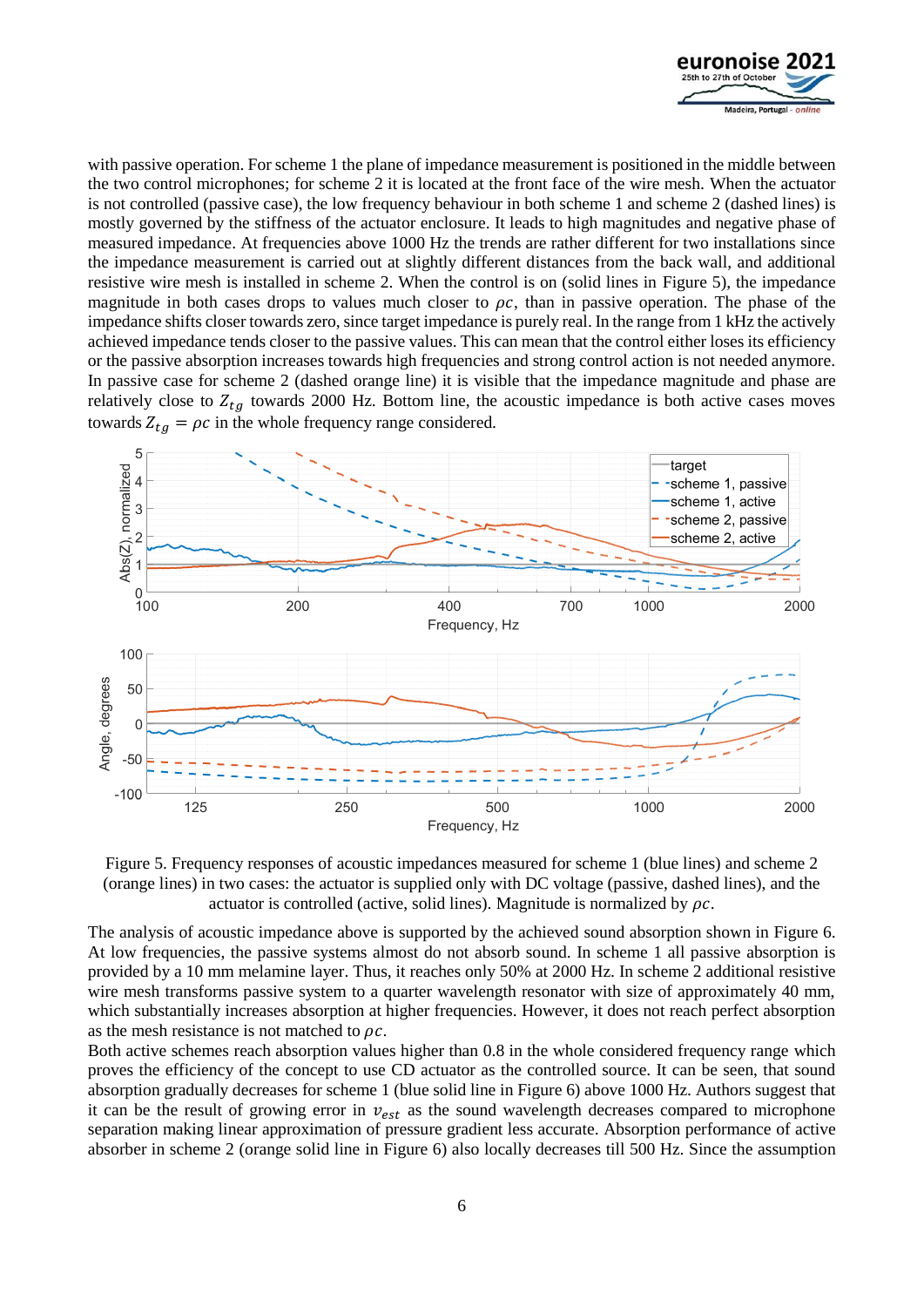

of purely resistive wire mesh is valid only at low frequencies, the increasing error in  $v_{est}$  can be the reason of such dynamics. At higher frequencies this effect is compensated by growing passive absorption of the system. Therefore, velocity estimation through the Euler equation (1) (used in scheme 1) leads to a slightly higher absorption at frequencies from 250 Hz to 1150 Hz than with the second approach. Above this, up to 2000 Hz, the system with a wiremesh performs better. In the low frequency range both approaches provide absorption more than 90%. Nevertheless, the achieved bandwidth of effective absorption covers the whole studied range from 100 Hz to 2000 Hz and can be possibly extended to lower frequencies with different control microphones.



<span id="page-6-0"></span>Figure 6. Sound absorption coefficient calculated for scheme 1 (blue lines) and scheme 2 (orange lines) in two cases: the actuator is supplied only with DC voltage (passive, dashed lines), and the actuator is controlled (active, solid lines).

### **4 Conclusions**

In this study the application of active acoustic impedance control method to an electroacoustic actuator based on corona discharge is presented. Specifically, pressure-velocity feedback approach is implemented since the model of the actuator is unknown. Estimation of particle velocity is performed in two ways using two microphones: based on the Euler equation, and based on low frequency approximation of flow velocity through a resistive layer. The absorber performance is evaluated in the impedance tube under normal incidence. The achieved sound absorption remains higher than 80 % in the frequency range from 100 to 2000 Hz. The motivation to use the plasma-based actuators in active noise control consists in their simple, flexible, and mechanically robust design. Porous electrodes make the transducer transparent for sound and flow. In contrast to conventional loudspeakers, where the presence of acoustic mass and stiffness cannot be completely mitigated [\[9\],](#page-7-5) the CD actuator does not present any resonant behaviour. As a consequence, it does not impose any additional physical limitation on the control performance and allows achieving greater bandwidth of effective absorption as demonstrated in this work. On the other side, the voltage range that can be applied to the actuator is bounded between the beginning of ionization process and transition to a continuous arc. Therefore, a particular CD actuator has a limit on the output power which is not straightforward to overcome. Compared to a hybrid absorption strategy, the direct impedance control provides flexibility in change of the target impedance assuming the closed loop transfer function is stable, which makes this approach attractive for grazing incidence absorption. Although in scheme 2 the impedance presented by the passive wire mesh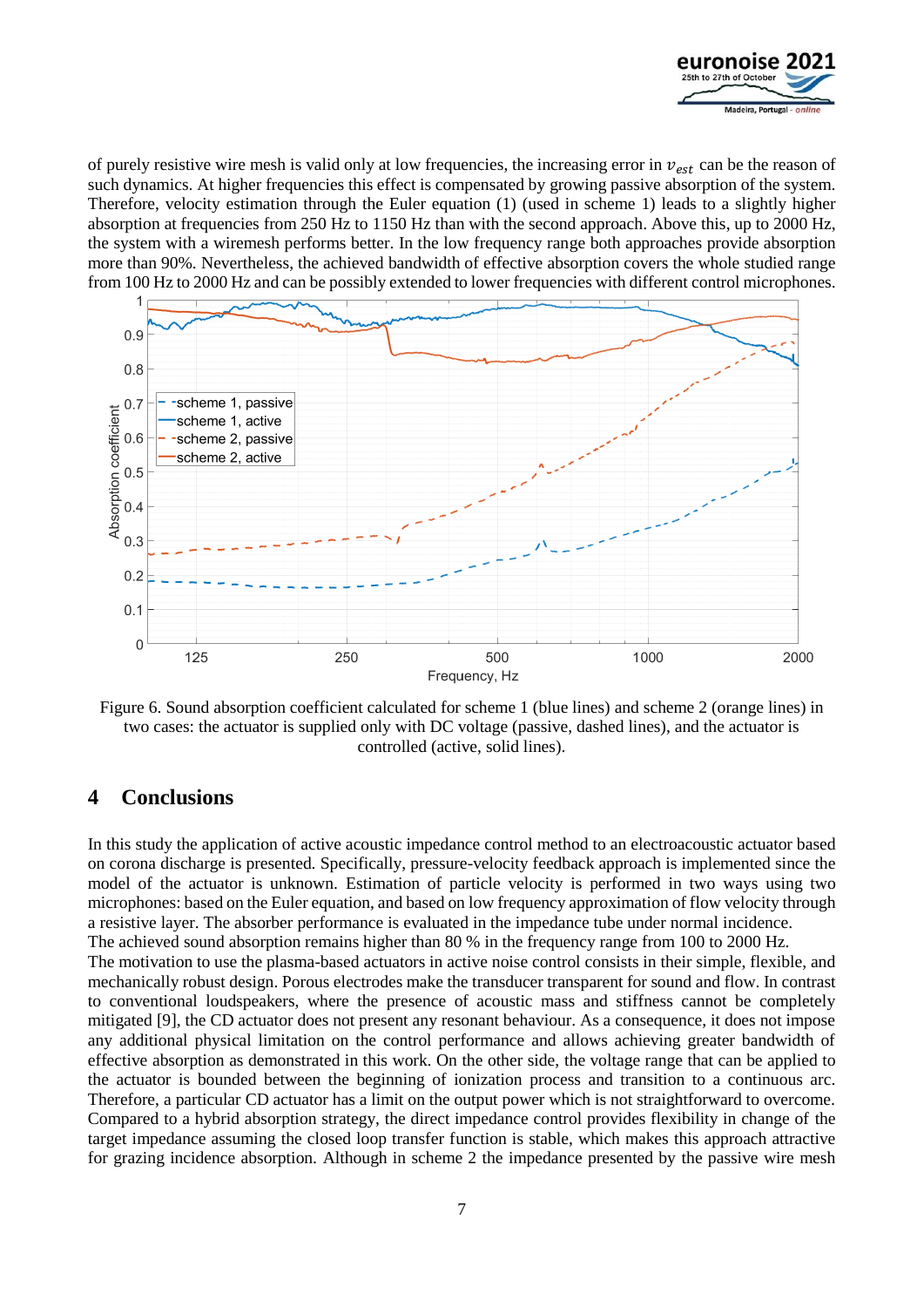

should be taken into account (it limits the lower resistance to aim), the system appeared to be more compact than in scheme 1 which needs greater microphone separation for accurate measurements. The performance of the active feedback impedance control strategy with the use of the CD actuator reveals a great potential of this transducer for active control purposes.

### **Acknowledgements**

This study has received funding from the European Union's Horizon 2020 research and innovation program under grant agreement No 769350.

### **References**

- <span id="page-7-0"></span>[1] Chakravarthy, S. R., & Kuo, S. M. (2006, May). Application of active noise control for reducing snore. In *2006 IEEE International Conference on Acoustics Speech and Signal Processing Proceedings* (Vol. 5, pp. V-V). IEEE.
- [2] Molesworth, B. R., Burgess, M., & Chung, A. (2013). Using active noise cancelling headphones to reduce the effects of masking in commercial aviation. *Acta Acustica united with Acustica*, *99*(5), 822-827.
- [3] Cong, C., Tao, J., & Qiu, X. (2018). A multi-tone sound absorber based on an array of shunted loudspeakers. *Applied Sciences*, *8*(12), 2484.
- [4] E. Rivet. *Room modal equalisation with electroacoustic absorbers.* Ph.D. thesis, Ecole Polytechnique Fédérale de Lausanne, 2016.
- <span id="page-7-1"></span>[5] Kajikawa, Y., Gan, W. S., & Kuo, S. M. (2013, September). Recent applications and challenges on active noise control. In *2013 8th International Symposium on Image and Signal Processing and Analysis (ISPA)* (pp. 661-666). IEEE.
- <span id="page-7-2"></span>[6] Mirshekarloo, M. S., Tan, C. Y., Yu, X., Zhang, L., Chen, S., Yao, K., ... & Tan, S. T. (2018). Transparent piezoelectric film speakers for windows with active noise mitigation function. *Applied Acoustics*, *137*, 90-97.
- <span id="page-7-3"></span>[7] Billon, K., De Bono, E., Perez, M., Salze, E., Matten, G., Gillet, M., ... & Collet, M. (2021, March). Experimental assessment of an active (acoustic) liner prototype in an acoustic flow duct facility. In *Health Monitoring of Structural and Biological Systems XV* (Vol. 11593, p. 115932L). International Society for Optics and Photonics.
- <span id="page-7-4"></span>[8] Betgen, B., Galland, M. A., Piot, E., & Simon, F. (2012). Implementation and non-intrusive characterization of a hybrid active–passive liner with grazing flow. *Applied Acoustics*, *73*(6-7), 624-638.
- <span id="page-7-5"></span>[9] Rivet, E., Karkar, S., & Lissek, H. (2016). Broadband low-frequency electroacoustic absorbers through hybrid sensor-/shunt-based impedance control. *IEEE Transactions on Control Systems Technology*, *25*(1), 63-72.
- <span id="page-7-6"></span>[10] Moreau, E. (2007). Airflow control by non-thermal plasma actuators. *Journal of physics D: applied physics*, *40*(3), 605.
- <span id="page-7-7"></span>[11] Bastien, F. (1987). Acoustics and gas discharges: applications to loudspeakers. *Journal of Physics D: Applied Physics*, *20*(12), 1547.
- <span id="page-7-8"></span>[12] Sergeev, S., Lissek, H., Howling, A., Furno, I., Plyushchev, G., & Leyland, P. (2020). Development of a plasma electroacoustic actuator for active noise control applications. *Journal of Physics D: Applied Physics*, *53*(49), 495202.